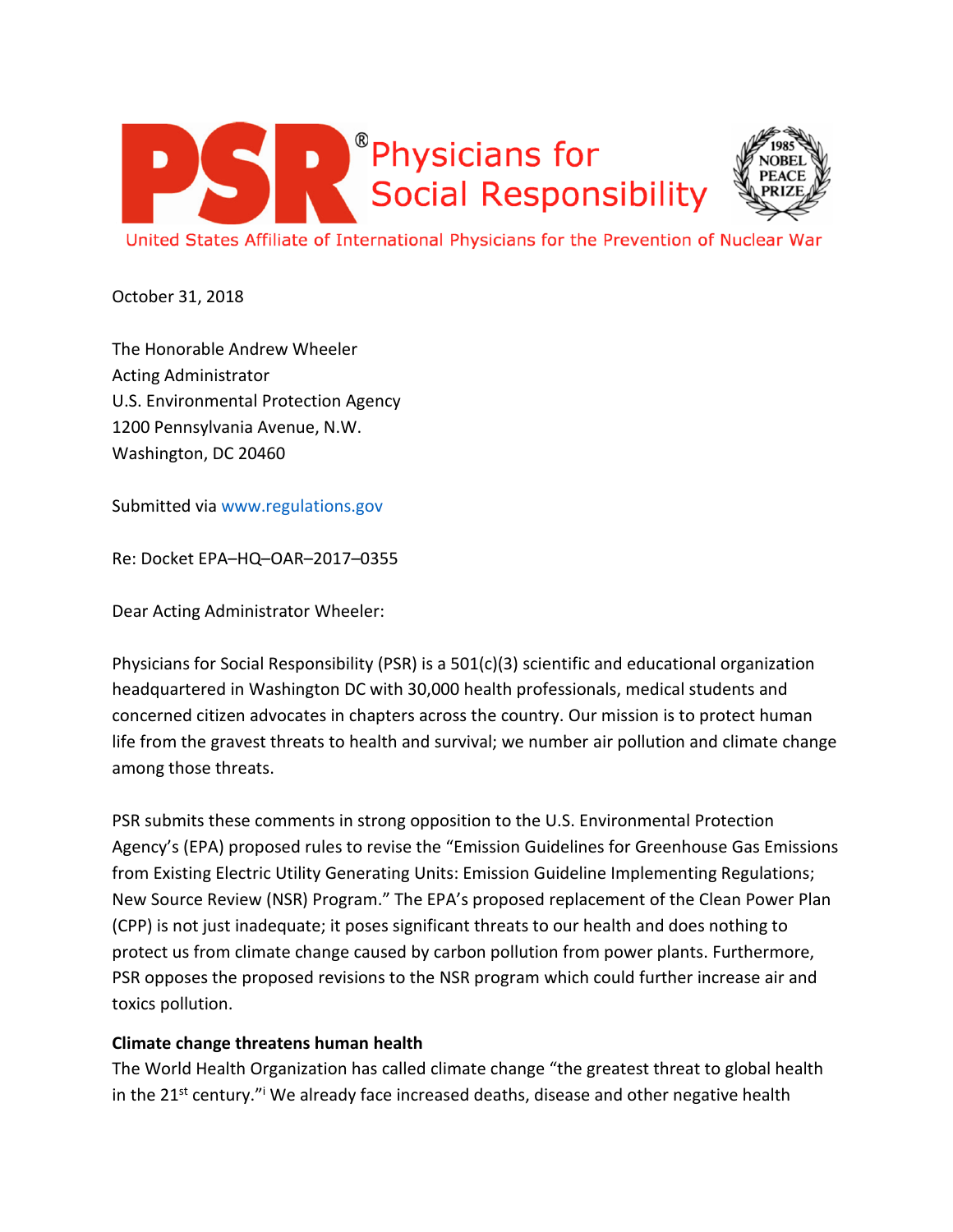effects associated with climate change due to intense storms, heat waves, worsened air quality, flooding, sea surges, spread of insect-borne diseases, extended allergy seasons, and more. These impacts are already occurring, and the latest scientific consensus indicates that unless urgent actions are taken, they could reach potentially catastrophic levels. Specifically, the recently released special report (SR1.5) from the United Nations Intergovernmental Panel on Climate Change (IPCC), detailing the impact of global warming of 1.5°C above pre-industrial levels, finds that 2°C is no longer a safe goal to avoid the worst impacts of climate change.<sup>ii</sup> It warns that sweeping, society-wide actions must be taken at unprecedented levels over the next 12 years to slash carbon emissions to avoid calamitous environmental devastation. Currently, it is estimated that the world's temperature will rise by 3°C should no new mitigation measures be taken.

The IPCC SR1.5 is the most comprehensive collection of all known scientific, peer-reviewed, research on the impacts of 1.5°C of global warming on natural and human systems around the world. Written by 91 researchers across 44 countries, it explains that global emissions will have to be slashed by 45 percent to meet the 1.5°C target. Even the difference between a 1.5°C and 2°C temperature increase, while it may not seem substantial, can have a significant effect on the projected impacts.<sup>iii</sup> Examples from the report of the human health impacts to expect in a warming world include:

- An increase in heat-related mortality. There is robust evidence that climate change is affecting the frequency, intensity, and duration of heat waves and that exposure to high temperatures is associated with excess morbidity and mortality. Populations at highest risk include older adults, children, women, and those with chronic diseases.
- An increase in storm surges, coastal flooding, and sea level rise is projected to exacerbate the risk of death, injury, and ill-health.
- A shift and increase in the geographic range, seasonality, and intensity of transmission of climate-sensitive infectious diseases or their vectors, including Dengue Fever, Chikungunya, Yellow fever, and Zika virus, which could put more individuals at risk of the diseases they carry. The geographic range and seasonality of Lyme disease and other tick-borne diseases are also expected to expand in parts of North America and Europe.
- An increase in ozone-related mortality could result with additional warming because ozone formation is temperature-dependent.

Generally, a warming of 2°C is found to pose greater risks to human health than a warming of 1.5°C. Holding global warming at only 1.5°C compared to 2°C would: (1) lower the risk of temperature related morbidity; (2) decrease geographic ranges of mosquito-borne diseases; (3) lower the exposure of billions of people to heatwaves; and (4) prevent 110 to 190 million premature deaths.iv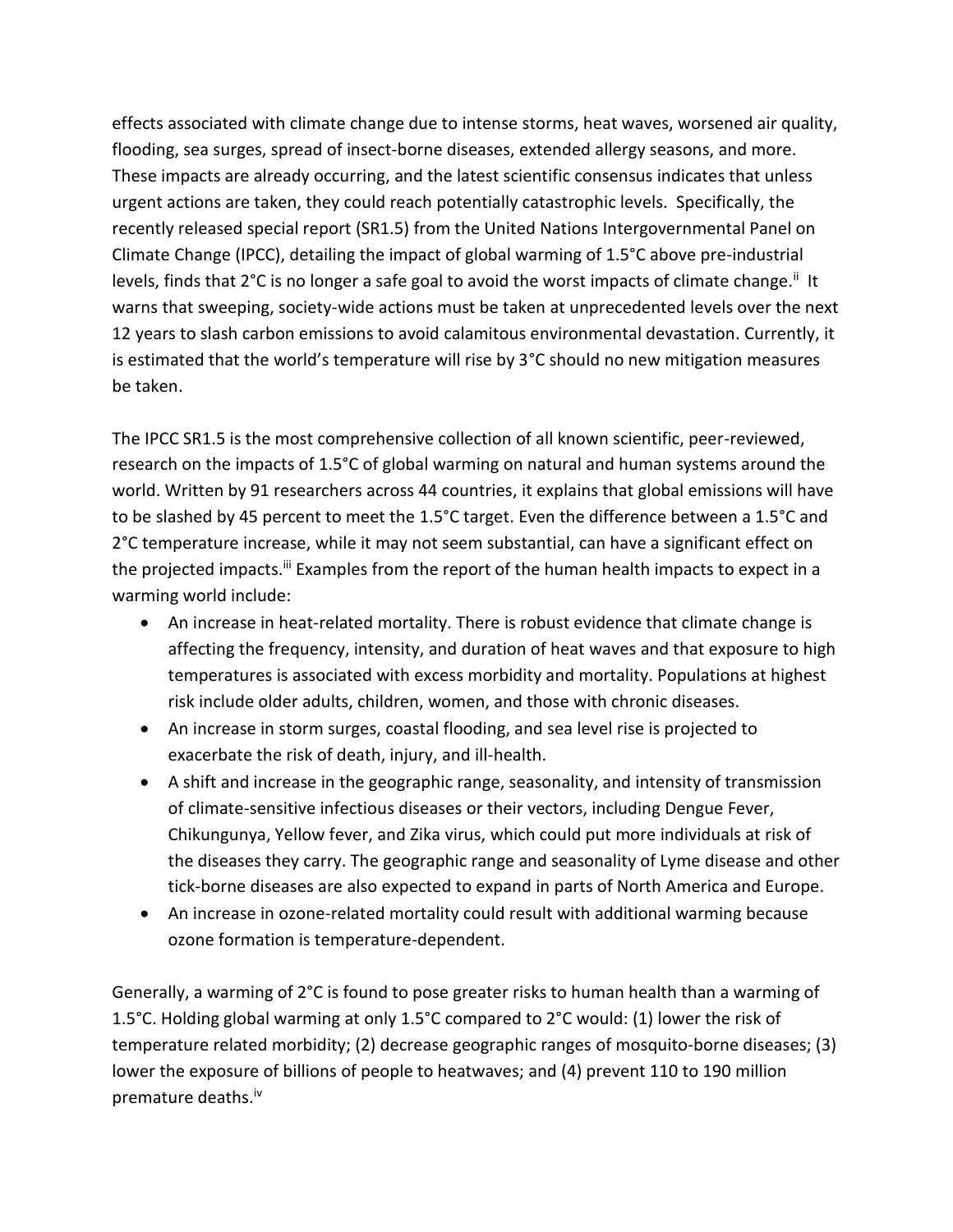## **The Clean Power Plan moves us in the right direction**

The CPP sets achievable targets for each state to reduce carbon emissions from its electricity sector, and gives the states time and flexibility to meet those goals. Taken together, the latest analyses from the Energy Information Administration show that under the Plan, the states would reduce power plant carbon emissions by as much as 36 percent below 2005 levels by 2030.<sup>v</sup> While these reductions are a significant and important contribution to our national efforts to reduce greenhouse gas emissions, they are still small in comparison with what is needed to limit global temperatures from exceeding what now seems to be the absolutely necessary threshold of 1.5°C.

**Any replacement of the Clean Power Plan should reduce carbon pollution even more than the original standards in order to protect human health and, ultimately, human survival from the dangers imposed by climate change.** Instead, the EPA's proposal sets no carbon pollution limits on existing coal-fired power plants. Rather, the emissions as set by the states would be based on "heat rate improvements" – minimal efficiency upgrades – at coal-fired power plants. With no specified emissions target or limits, this approach would fail to achieve any meaningful reductions in power plant pollution. Indeed, this proposal as written could cause an increase in total pollution if coal-fired power plants that improve their efficiency were to run more frequently. Ultimately, the EPA would be allowing old, failing, dirty coal plants that should be shut down to continue to operate and emit more dangerous carbon pollution into our air. Given the IPCC's analysis and their call for urgent and unprecedented action, this would be irresponsible and dangerous in the extreme.

Furthermore, the EPA proposal to replace the Clean Power Plan includes the rollback of longstanding requirements under the New Source Review program for power plants to install pollution controls if they build or expand in a way that would increase pollution. These detrimental revisions would permanently weaken the New Source Review process. As long as a power plant could show that its rate of pollution wouldn't worsen, it could expand without having to control its emissions, even if its total volume of emissions would go up. The result is that power plants could operate more often and for more years into the future without having to install and run pollution controls. This would lead to increases of such harmful pollutants as nitrogen oxides, sulfur dioxide, particulate matter, and air toxics, including mercury, not only in the communities where the plants are located but hundreds of miles downwind. Allowing power plants to increase their emissions of these pollutants profoundly fails to protect public health and is unacceptable.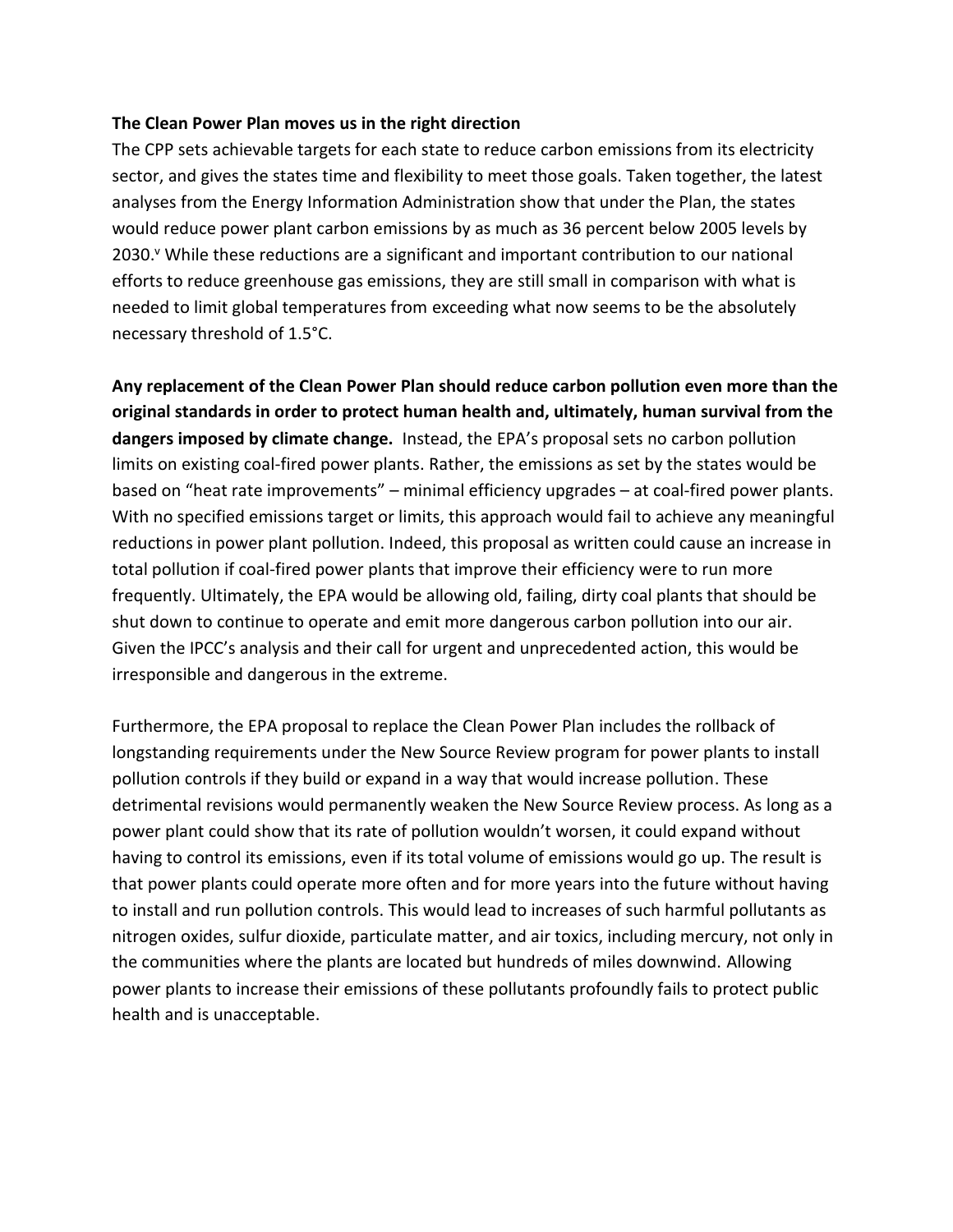## **Costs of inaction**

The EPA's CPP replacement proposal overstates the costs of industry compliance with the 2015 rule and understates the health benefits that will be lost. The costs to our health and our economy will derive from the impacts of climate change and from air pollution. Denying the science on the health impacts of climate change will not slow the increase in frequency and intensity of extreme weather events, the inevitable rise in sea levels, or the increase in air pollution that are already harming communities across the United States (US). Extreme weather events alone are very costly in terms of dollars and lives, and the number of such events with damages exceeding \$1 billion has significantly increased in the US in recent years. So far in 2018, there have been 11 weather and climate disaster events with losses exceeding \$1 billion each across the country.<sup>vi</sup> These include one drought event, six severe storm events, one tropical cyclone event, one wildfire event, and two winter storm events. Overall, these 2018 extreme weather events resulted in the deaths of 105 people and had significant economic effects on the areas impacted. And these numbers do not account for Hurricane Michael that hit the Florida Panhandle on October 10, 2018 and was one of the most intense hurricanes ever to make landfall the US.

Reducing coal combustion from power plants does more than slow climate change; it simultaneously reduces emissions of sulfur dioxide, particulate matter, nitrogen oxides, mercury, and dozens of other substances known to be hazardous to human health.<sup>vii</sup> These substances are associated with asthma attacks, heart attacks and stroke, as well as cancer and developmental and neurological problems. Failing to reduce this burden affects millions of Americans, most especially children, older adults, people with chronic lung diseases like asthma, people with cardiovascular diseases, and healthy adults who work or exercise outdoors. Low-income individuals and some racial and ethnic groups often suffer disproportionately from these impacts.

According to the EPA's own analysis, iii replacing the Clean Power Plan with the EPA-proposed rule could cause per year in 2030 up to 1,630 premature deaths, 120,000 more asthma attacks, 390,000 more restricted activity days for children, and 100,000 more missed days of school and work. EPA is sacrificing the lifesaving benefits that result under the CPP. Plus, these increased emissions are costly; EPA estimates that the proposal could impose up to \$10.8 billion in net costs per year in 2030.

Worldwide, according to the World Health Organization, about three million deaths a year are linked<sup>ix</sup> to ambient air pollution. By 2030, the global health cost of climate-related diseases that disproportionately affect children (diarrhea, malnutrition, malaria and heat stress) will be as high as \$4 billion a year.<sup>x</sup> These statistics show the need for increased global action to reduce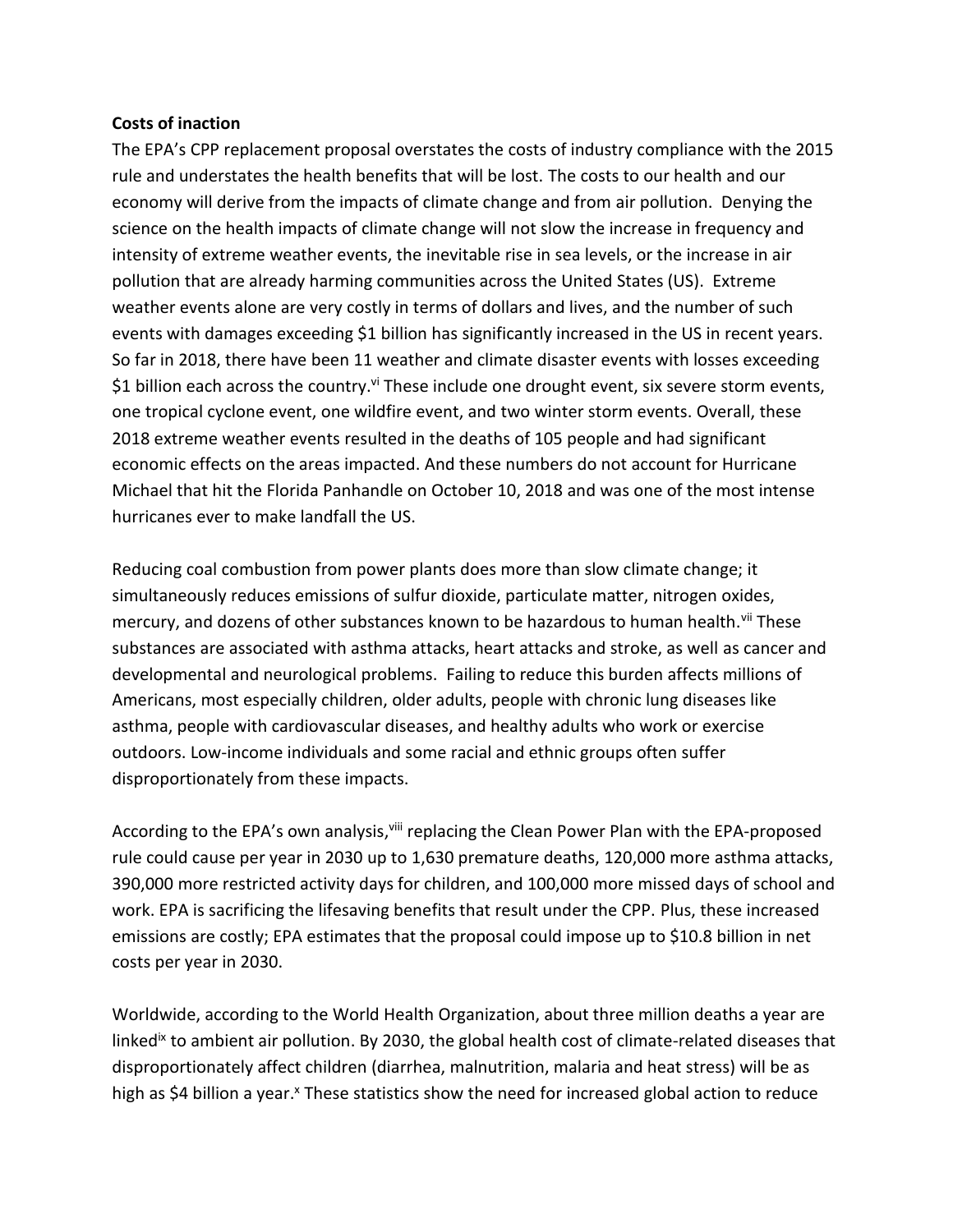fossil fuel emissions. The US government must play its part and should be incentivizing the states to reduce fossil fuel use while increasing energy from healthy zero-carbon sources like wind and solar. Dismantling the CPP and removing NSR requirements does the exact opposite. It won't help our economy, it will hurt public health, and it tarnishes our nation's world reputation as a leader on climate change and protection of public health.

## **The Clean Power Plan will save lives**

The Clean Power Plan was developed based on solid scientific research documenting the serious health consequences of climate change and exposure to air pollution. The proposal was finalized with the input of over 4 million public comments, including comments from PSR members, chapters and staff. Repealing the CPP will result in preventable deaths and acute illnesses across the US.

There is abundant evidence in the scientific and medical literature for the public health impact of climate change. <sup>xi</sup> The science is solidly in support of reducing carbon emissions. Federal policies and rules that promote clean energy, restrict climate-altering emissions from power plants are essential to slowing the health damaging impacts of climate change. Dismantling the Clean Power Plan and replacing it with a policy that places no limits on carbon pollution from power plants violates EPA's responsibility under the Clean Air Act to protect public health and the environment.

To protect public health – as required under the Clean Air Act – EPA must reject this proposed replacement, and instead fully implement and enforce the Clean Power Plan. Lives depend on it. EPA must also reject the proposal to substantially weaken the New Source Review requirements that currently prevent areas from being burdened by even more toxic air pollution.

For these reasons, Physicians for Social Responsibility strongly opposes the EPA proposals to dismantle the Clean Power Plan and to remove current New Source Review requirements.

Sincerely, Antonia Herzog, Ph.D. Environment and Health Program Physicians for Social Responsibility

 $\overline{\phantom{a}}$ 

<sup>i</sup> World Health Organization (WHO). http://www.who.int/globalchange/global-campaign/cop21/en/

ii Intergovernmental Panel on Climate Change Special Report on Global Warming of 1.5°C (IPCC SR1.5). http://www.ipcc.ch/report/sr15/